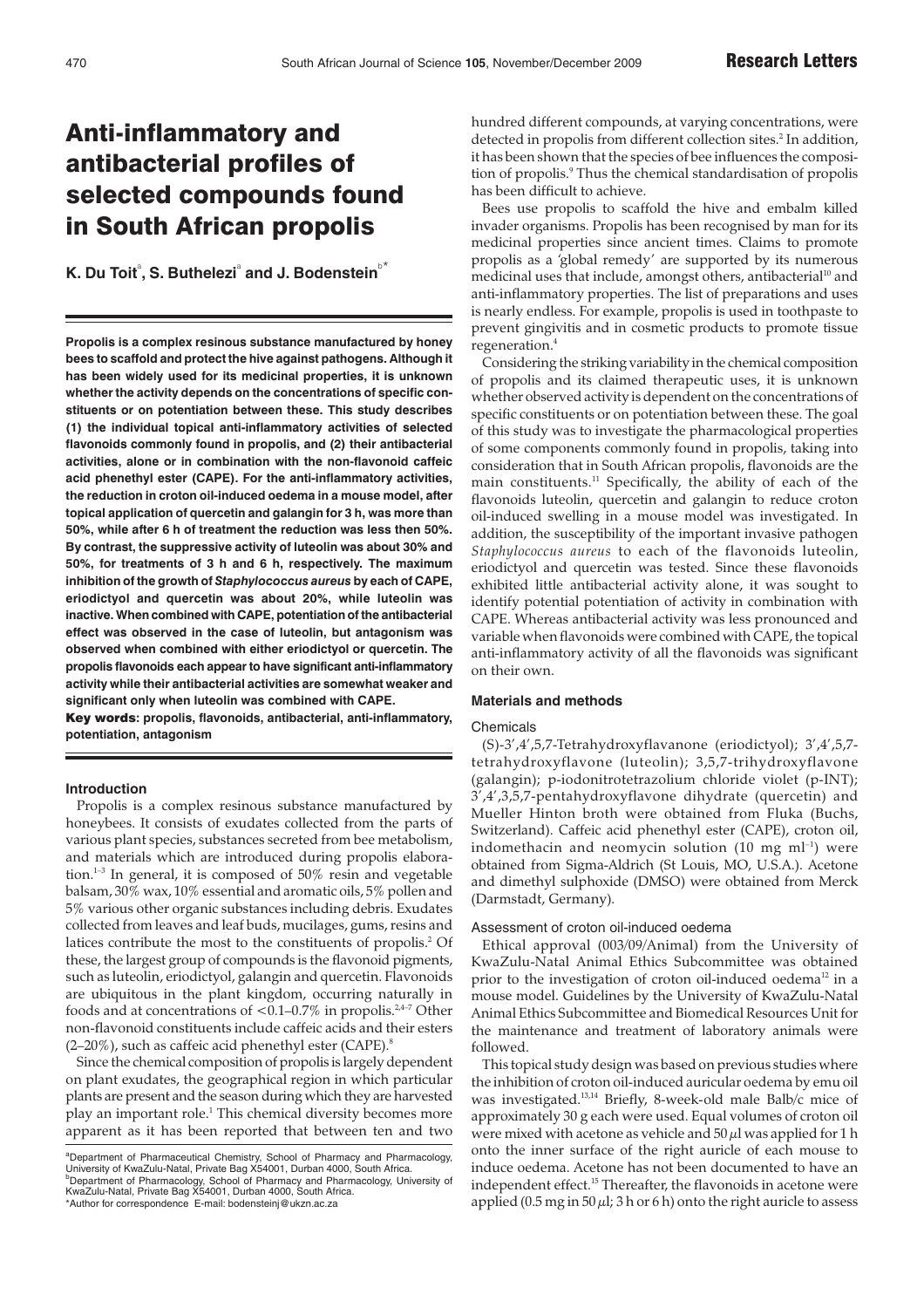the reduction in oedema. The non-steroidal anti-inflammatory drug indomethacin (0.5 mg; 6 h) was included as a control.

Mice were euthanised after treatment. From each mouse, left and right auricle biopsy specimens were obtained with a 6-mm biopsy punch and then weighed. Oedema was quantified by calculating the difference in weights of the right and left auricle biopsy specimens and expressed as a percentage of the croton oil control.

#### Assessment of bacterial susceptibility

Mueller Hinton broth was inoculated with *Staphylococcus aureus* (ATCC strain 12600, Manassas, VA, U.S.A.) and grown in an incubator (37°C; optical density of 0.8 at 490 nm). The broth was prepared according to the manufacturer's protocol.

The bacterial susceptibility assay was based on a microplate method<sup>16</sup> but with modifications. Briefly, 100  $\mu$ l of sterile broth was added in each well of a clear, sterile 96-well microtitre plate (Corning Life Sciences, Acton, MA, U.S.A.), after which 100 µl of the appropriate drug or combination of drugs (at 0, 30, 90, 150, 210 or 300  $\mu$ M in 12% v/v DMSO) was added to each well. This was followed by addition of  $100 \mu$ l bacterial culture to each well. Thus, with a dilution factor of three, the final concentration of drug or combination of drugs in the wells was 0, 10, 30, 50, 70 or 100  $\mu$ M in a final concentration of 4% v/v DMSO. The plate was then tapped to mix the contents and incubated at 37°C for 18 h. After incubation,  $40 \mu l$  of p-INT ( $400 \mu g$  ml<sup>-1</sup> in water) was added to each well, the plate was tapped to mix the contents, and incubated at 37°C for 15 min.

Bacterial growth was quantified by colourimetry (490 nm) in a microplate reader (BioTek ELx800, Winooski, VT, U.S.A.). Bacterial growth was quantified as a percentage of the control without any drugs. Growth of *S. aureus* was not significantly inhibited by DMSO (data not shown).

#### Data analysis

Data are reported as the mean  $\pm$  s.e.m. of four to five independent experiments performed in duplicate. GraphPad Prism (version 5.02; GraphPad Software, San Diego, CA, U.S.A.) was used to present and analyse the data. Statistical comparisons were made by one-way ANOVA followed by Bonferroni's post-test to determine *P* values. A value of *P* < 0.05 was considered significant.

## **Results and discussion**

### Anti-inflammatory activity

# Reduction of croton oil-induced oedema by flavonoids

The anti-inflammatory effects of plant extracts and flavonoids have predominantly been investigated systemically in animal models where inflammation was locally induced (e.g. cotton pellet-induced granuloma and carrageenan-induced mouse paw oedema) but the flavonoids have been administered by injection.17,18 Little is known about the acute anti-inflammatory effects of the flavonoids luteolin, quercetin and galangin when topically applied. Thus, to assess potential differences in the ability of these flavonoids to reduce croton oil-induced oedema and to sustain a topical anti-inflammatory response, swelling of the mice ears was measured after two treatment times. After 3 h and 6 h of topical treatment, oedema was significantly reduced with 0.5 mg of each of indomethacin, luteolin  $(3 h: 31.6 \pm 6.9\%)$ ; 6 h:  $49.5 \pm 7.8\%$ ), quercetin  $(3 \text{ h}: 55.9 \pm 7.7\%$ ; 6 h:  $42.6 \pm 4.7\%$ ) and galangin (3 h:  $55.1 \pm 4.5\%$ ; 6 h:  $40.4 \pm 4.3\%$ ). After 3 h of treatment, the reduction of oedema by quercetin was more pronounced than by luteolin (1.6-fold difference;  $P < 0.05$ ) (Fig. 1, middle panel). Although the differences in response to



**Fig. 1**. Effects of flavonoids on croton oil-induced oedema of the mouse ear. Oedema was measured after treatment with 0.5 mg luteolin, quercetin or galangin for 3 h (middle panel) or 6 h (right panel) and expressed as a percentage of the croton oil only control (left panel). Treatment with 0.5 mg indomethacin for 6 h was included as a control (left panel). Data are the mean ± s.e.m. of duplicate measurements from four (luteolin and galangin) and five (indomethacin and quercetin) independent experiments. Statistical comparisons of oedema were by one-way ANOVA followed by Bonferroni's post-test; \*\*\* indicates  $P < 0.001$  vs croton oil only and  $\dagger$  indicates  $P < 0.05$  vs luteolin (0.5 mg; 3 h).

the flavonoids after 3 h and 6 h were not significant, quercetin and galangin became less active after 6 h of treatment (Fig. 1, right panel).

These results suggest that quercetin and galangin at 0.5 mg were topically active and faster acting than luteolin in reducing inflammation after 3 h treatment. The activity of luteolin increased from 3 h to 6 h treatment, while those of quercetin and galangin decreased. The molecular mechanisms of anti-inflammatory activity (possibly through inhibition of IL-1 $\beta$  and TNF- $\alpha$ ) are not completely understood and perhaps future research should focus on this.

## Antibacterial activity

# Antibacterial activity of CAPE

It has been reported that the antibacterial action of caffeic acid can be attributed to its esters, such as 3,3-dimethyl caffeate and isopent-3-enyl caffeate,<sup>19</sup> but little is known about the antibacterial activity of the phenethyl ester (CAPE). To assess the susceptibility of *Staphylococcus aureus*to CAPE, bacterial growth was measured against increasing concentrations of CAPE. Growth was inhibited in a concentration-dependent fashion and a maximum (19.2  $\pm$ 3.4%) was reached at 70  $\mu$ M (Fig. 2A–C, left panel).

#### Antibacterial activity of CAPE and luteolin

It has been suggested that the combined and specific concentrations of its compounds contribute to the pharmacological activity of propolis.2 Arima and coworkers demonstrated the synergistic effects of rutin (which has no independent antibacterial activity) on the activity of the flavonoids quercetin and eriodictyol against *Bacillus cereus* and *Salmonella enteritidis.*<sup>20</sup> Although luteolin, $21$  eriodictyol and quercetin<sup>20</sup> have each previously been reported to exhibit antibacterial activity, $22$  it is not known whether their activity against *S. aureus* is potentiated in the presence of CAPE. Since luteolin did not significantly inhibit growth at the concentrations tested (Fig. 2A, middle panel), it was combined with CAPE. The combination significantly inhibited growth at both 70  $\mu$ M (24.8  $\pm$  5.4%) and 100  $\mu$ M  $(30.3 \pm 7.3\%)$ , suggesting potentiation (Fig. 2A, right panel).